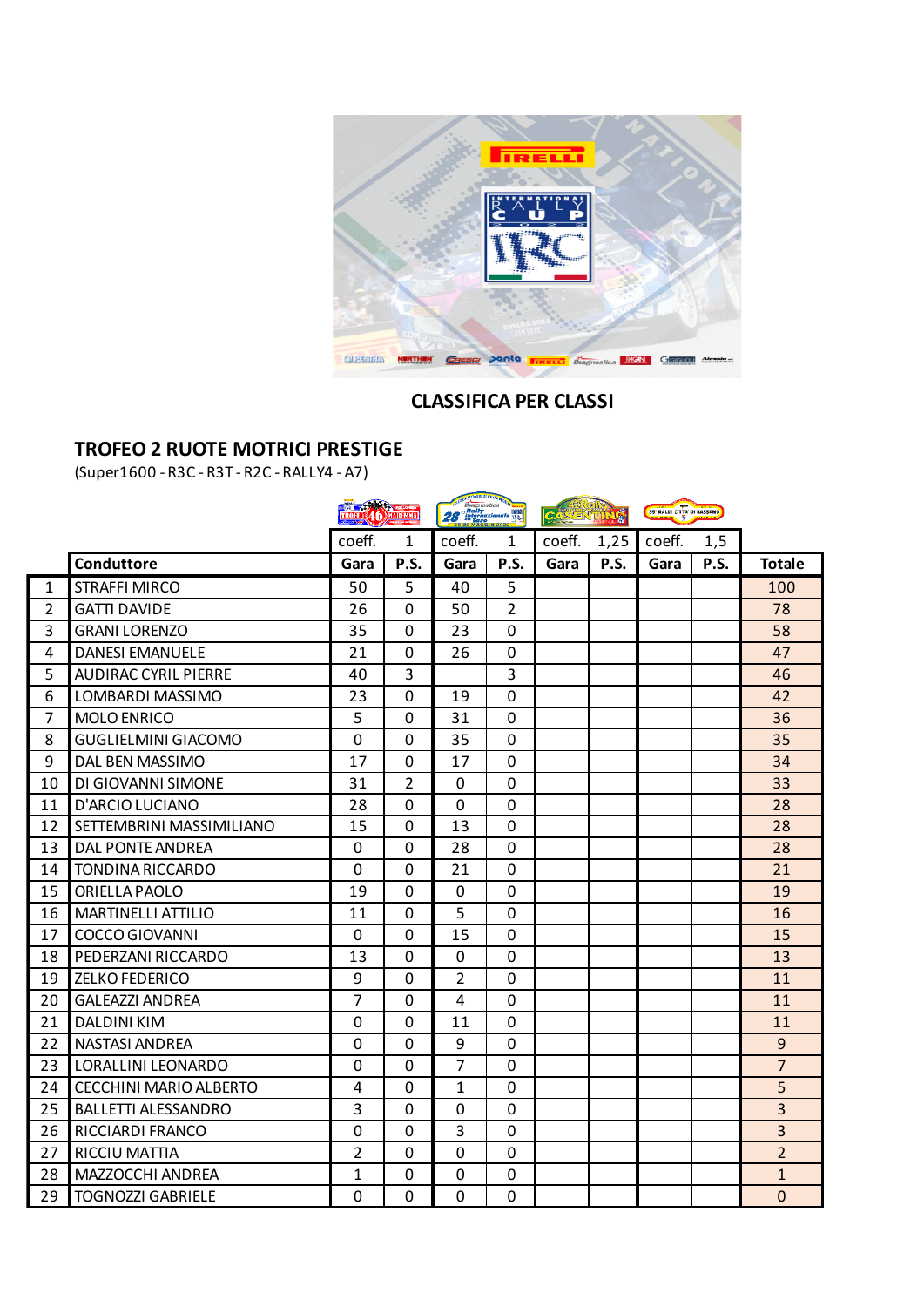| 30               | ALESSIO PAOLO          |  |  |  |  |  |
|------------------|------------------------|--|--|--|--|--|
| 24<br><u>J L</u> | <b>SANTUCCI MATTEO</b> |  |  |  |  |  |
| າາ<br>ے ت        | <b>CECCALDI BATTI</b>  |  |  |  |  |  |

# **R2B (ASPIRATO)**

|                |                             |                | <b>EXAMPLE AND REAL PROPERTY</b> |        | Diagnostica <b>Superior September 1988</b> |        | $\vec{c}$<br><b>CASENTIN</b> |        | 39° RALLY CITTA' DI BASSAND |                |
|----------------|-----------------------------|----------------|----------------------------------|--------|--------------------------------------------|--------|------------------------------|--------|-----------------------------|----------------|
|                |                             | coeff.         | 1                                | coeff. | 1                                          | coeff. | 1,25                         | coeff. | 1,5                         |                |
|                | Conduttore                  | Gara           | P.S.                             | Gara   | P.S.                                       | Gara   | P.S.                         | Gara   | P.S.                        | <b>Totale</b>  |
| $\mathbf{1}$   | DI PIETRO GABRIEL           | 40             | 3                                | 50     | 2                                          |        |                              |        |                             | 95             |
| $\overline{2}$ | SILVESTRI DANIELE           | 50             | 5                                | 28     | 0                                          |        |                              |        |                             | 83             |
| 3              | FRATTALEMI GIUSEPPE         | 35             | $\Omega$                         | 26     | 3                                          |        |                              |        |                             | 64             |
| 4              | <b>CARRARA MIRKO</b>        | 28             | 0                                | 35     | $\overline{0}$                             |        |                              |        |                             | 63             |
| 5              | ZORRA ALESSANDRO            | $\mathbf{0}$   | 0                                | 40     | 5                                          |        |                              |        |                             | 45             |
| 6              | <b>LEONARDI MARCO</b>       | 21             | 0                                | 23     | 0                                          |        |                              |        |                             | 44             |
| $\overline{7}$ | <b>GUALANDI ALAN</b>        | 19             | 0                                | 13     | 0                                          |        |                              |        |                             | 32             |
| 8              | <b>CIANFANELLI NICHOLAS</b> | 31             | $\Omega$                         | 0      | $\Omega$                                   |        |                              |        |                             | 31             |
| 9              | <b>BRANCHE ALBERTO</b>      | 0              | 0                                | 31     | 0                                          |        |                              |        |                             | 31             |
| 10             | <b>BEGHE' ANDREA</b>        | $\overline{7}$ | $\overline{2}$                   | 19     | 0                                          |        |                              |        |                             | 28             |
| 11             | <b>CRUDO ERIK</b>           | 26             | $\mathbf{0}$                     | 0      | $\Omega$                                   |        |                              |        |                             | 26             |
| 12             | <b>CASAGRANDE DANIELE</b>   | 23             | 0                                | 0      | 0                                          |        |                              |        |                             | 23             |
| 13             | <b>BORMOLINI MICHELE</b>    | 11             | 0                                | 11     | 0                                          |        |                              |        |                             | 22             |
| 14             | ANCILLOTTI LORENZO          | $\mathbf{0}$   | $\Omega$                         | 21     | $\Omega$                                   |        |                              |        |                             | 21             |
| 15             | COCINO IVO                  | 9              | $\Omega$                         | 9      | 0                                          |        |                              |        |                             | 18             |
| 16             | LUSSO ALESSANDRO            | 17             | 0                                | 0      | 0                                          |        |                              |        |                             | 17             |
| 17             | <b>FUGAZZA SIMONE</b>       | 0              | 0                                | 17     | $\Omega$                                   |        |                              |        |                             | 17             |
| 18             | <b>TOMASSINI DANILO</b>     | 15             | 0                                | 0      | 0                                          |        |                              |        |                             | 15             |
| 19             | PICCARDO ANDREA             | $\mathbf{0}$   | 0                                | 15     | 0                                          |        |                              |        |                             | 15             |
| 20             | <b>TOSINI GUIDO</b>         | 13             | 0                                | 0      | $\Omega$                                   |        |                              |        |                             | 13             |
| 21             | <b>DISERO' LUCA</b>         | 5              | 0                                | 7      | 0                                          |        |                              |        |                             | 12             |
| 22             | <b>TADDEI ANDREA</b>        | 0              | 0                                | 5      | 0                                          |        |                              |        |                             | 5              |
| 23             | <b>COPPEDE' EMILIO</b>      | 4              | 0                                | 0      | 0                                          |        |                              |        |                             | $\overline{4}$ |
| 24             | LA FERLA ALESSANDRO         | 0              | 0                                | 0      | 0                                          |        |                              |        |                             | $\mathbf{0}$   |

### **TROFEO 2 RUOTE MOTRICI SPORT**

(A6 / K10 - N3 - RALLY5 - N2 / R1 - RACING START)

|   |                          | <b>First Advised</b><br>TROFFO 46 MARENNA |             | <b>TELEVISIBLE CASALIC</b><br>Diagnostica<br><b>28</b> <i>Chally</i><br>28-28 Maggio 2022 |                | <b>CASER</b> |      | 39° RALLY CITTA' DI BASSAND |      |               |
|---|--------------------------|-------------------------------------------|-------------|-------------------------------------------------------------------------------------------|----------------|--------------|------|-----------------------------|------|---------------|
|   |                          | coeff.                                    | 1           | coeff.                                                                                    |                | coeff.       | 1,25 | coeff.                      | 1,5  |               |
|   | Conduttore               | Gara                                      | <b>P.S.</b> | Gara                                                                                      | <b>P.S.</b>    | Gara         | P.S. | Gara                        | P.S. | <b>Totale</b> |
| 1 | <b>BUCCINO CHRISTIAN</b> | 113                                       | 0           | 137                                                                                       | 5              |              |      |                             |      | 255           |
| 2 | <b>OPPICI FABIO</b>      | 90                                        | 0           | 110                                                                                       | 3              |              |      |                             |      | 203           |
| 3 | <b>SCARSO DAVIDE</b>     | 100                                       | 0           | 87,5                                                                                      | 5              |              |      |                             |      | 192,5         |
| 4 | <b>BREGLIA FABIO</b>     | 78,8                                      | $\Omega$    | 96,3                                                                                      | $\overline{2}$ |              |      |                             |      | 177           |
| 5 | ANGILLETTA NICOLA        | 80                                        | 0           | 75                                                                                        | 5              |              |      |                             |      | 160           |
| 6 | <b>BERTOLI LUCA</b>      | 70                                        | 0           | 77                                                                                        | 0              |              |      |                             |      | 147           |
| 7 | <b>FERRARINI STEFANO</b> | 80                                        | 0           | 61,3                                                                                      | 2              |              |      |                             |      | 143,25        |
| 8 | <b>FREDENUCCI KEVIN</b>  | 100                                       | 0           | 0                                                                                         | 0              |              |      |                             |      | 100           |